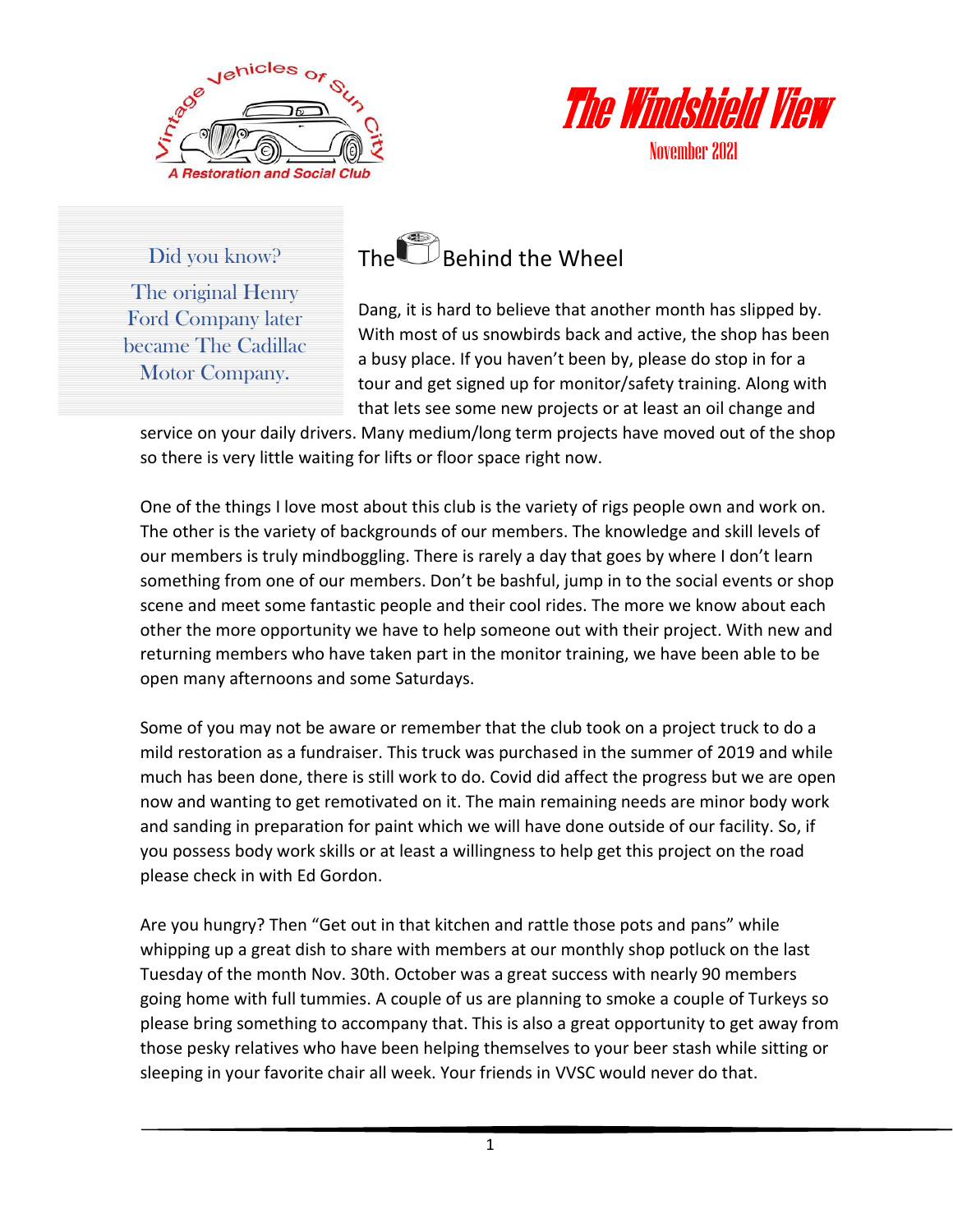Plans are being made to get back to hosting our annual car show AC (After Covid) at the Sun Bowl on March 5<sup>th</sup>, 2022. This is a fund raiser event where we have drawn about 300 cars. The committee could use your help, particularly that day but lots of prep needs done prior to the event too. Thank you in advance for your help.

I just learned of the loss of one of our members to complications from COVID. Jerry Oyler had been a strong and active member for many years. Our thoughts and prayers go out to his wife Nancy during this horrible time.

Les Litzenberger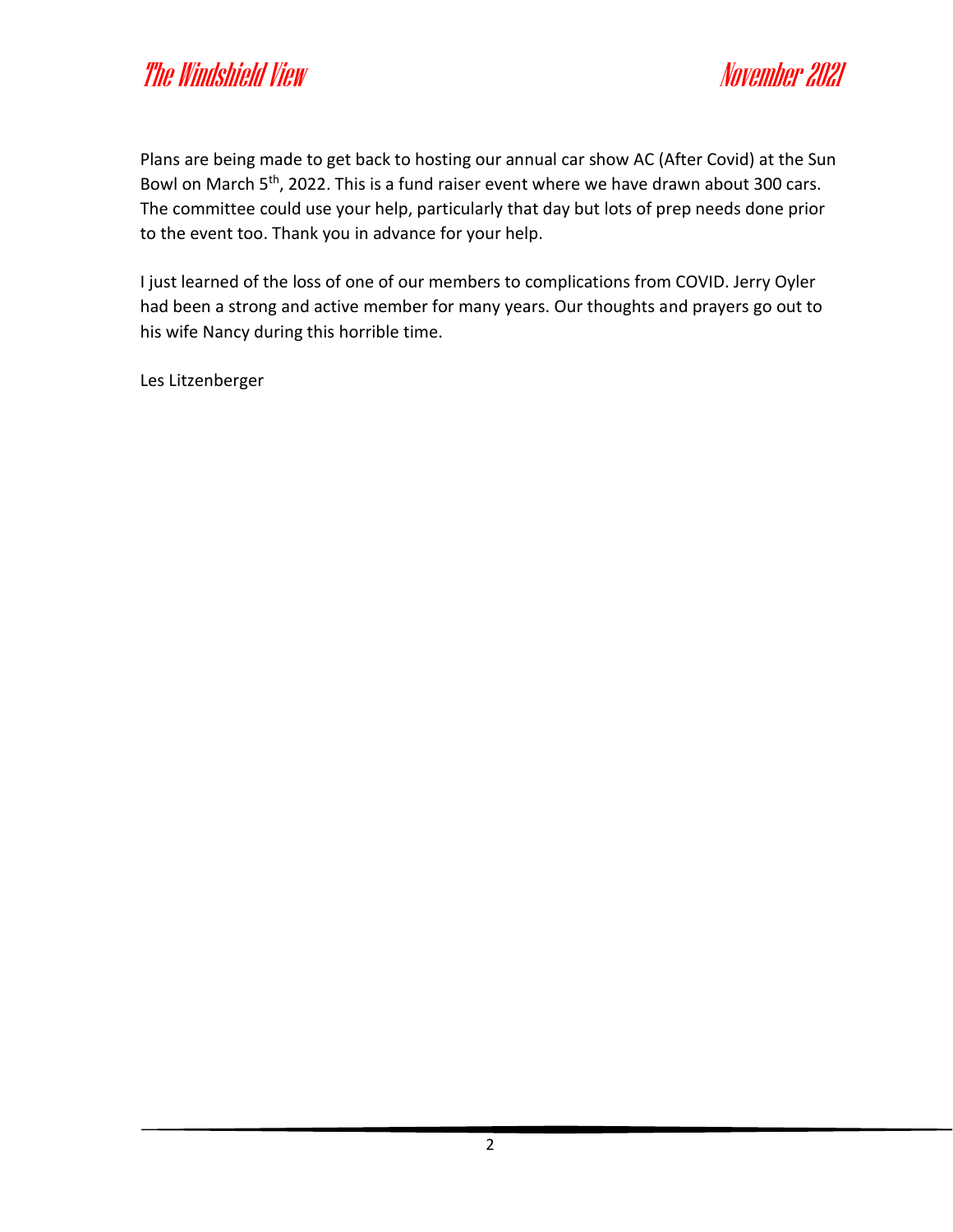### Cheers, Tears and Pit Stops

Please keep your ears open and if you hear of one of our members suffering or celebrating some life event (e.g., operations or hospitalizations) please contact one of these ladies and they will run with it! Yvonne Ahrens, 217-899-7842, or [y.ahrens@gmail.com](mailto:y.ahrens@gmail.com) ; Marilyn Miller, 509-279- 4952, or [bob-marilyn@q.com](mailto:bob-marilyn@q.com) or Nancy Oyler, 480-558-6717, or [nancynascar@outlook.com](mailto:nancynascar@outlook.com)

Cheers

Birthday cheers go out to the following VVSC members: November: Ed Gordon, Mike Neal, Monita Kalas, Chuck Louthan, Deb Benson, Denny Lockman, Bob Cummings and John Fast December: Nancy Oyler, Herb Carson, Len Kalas, Gwen Casura and Holly Kutner

Happy Anniversary cheers go out to the following VVSC members: Al &Carmen Janicki and Jeff & Gwen Casura

Tears

Jerry Oyler passed away on November 20th. He will be missed by all. Our thoughts & prayers are with Nancy & his daughter Emilee.

Pit Stops

Continued thoughts & prayers go out to Verna Simmons as she goes thru treatment Troy Janicki is awaiting an MRI proceeding additional back surgery hopefully by end of year

Al Janicki continues doing strength therapy. His balance issues are improving.

Ron Whitney is recovering from hip surgery and doing well

Richard Marone is recuperating from heart surgery

Larry Duvanel is hospitalized for heart problems

We have a new address for Len & Monita Kalas 1030 Scott Dr. C11 Prescott Az 86301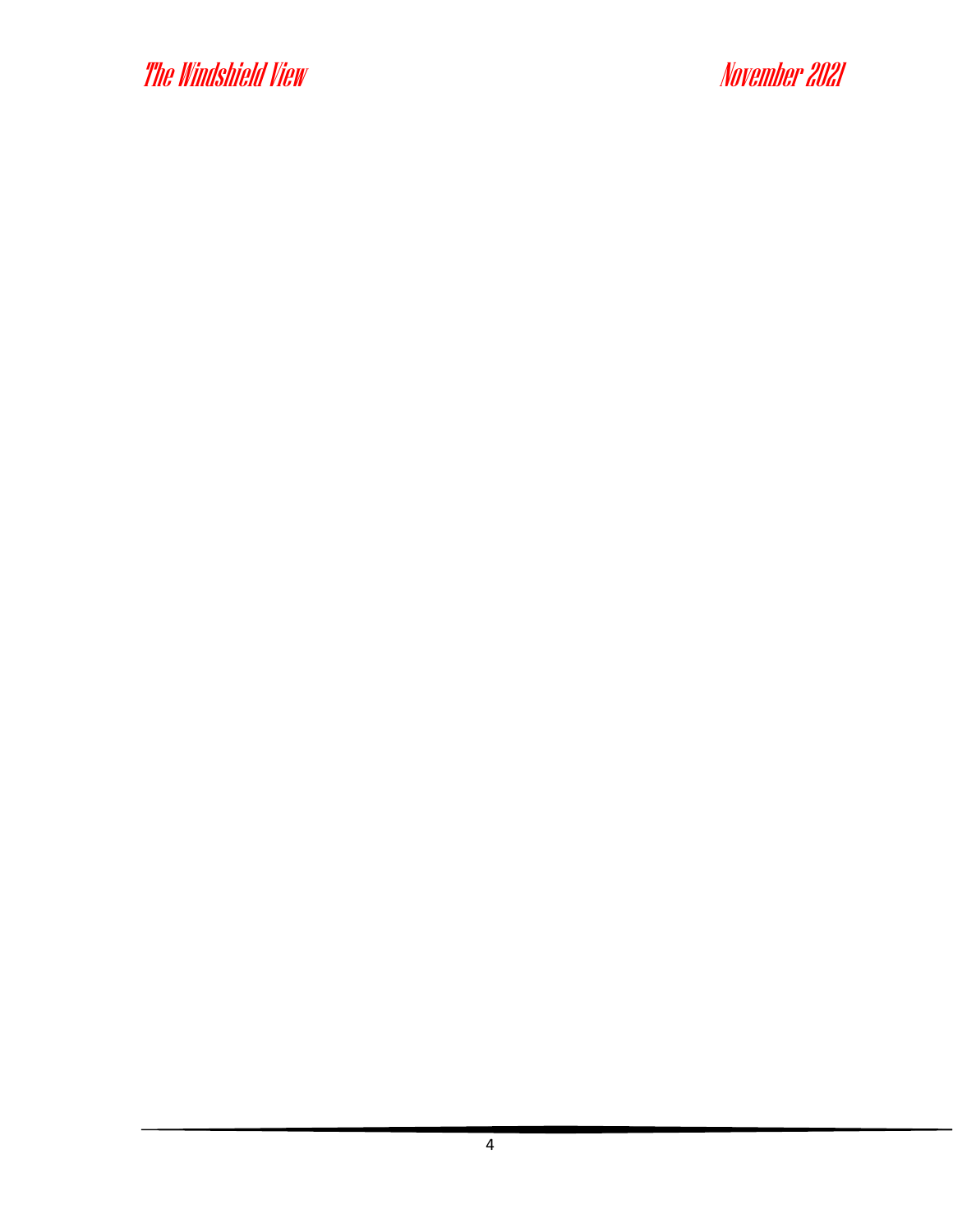### Welcome New Members

### August New members

| David   | Johnson       |
|---------|---------------|
| Curtis  | Zeeb          |
| Marty   | <b>Morris</b> |
| Christa | <b>Morris</b> |
| Jim     | Perrin        |

### September New Members:

| Virgil       | Scott       |
|--------------|-------------|
| Todd         | Follendorf  |
| James        | Vesper      |
| Joseph       | Meinhardt   |
| Bill         | Imray       |
| William      | Clark       |
| Tom          | Gibbons     |
| Edward       | Abramowitz  |
| Kathy        | Abramowitz  |
| Michael      | Vaughn      |
| Jim          | Conrad      |
| Cheryl       | Conrad      |
| <b>Brian</b> | Hampson     |
| Warren       | Darling     |
| Rex          | Krusell     |
| Dean         | Lenseigne   |
| Roger        | Imes        |
| Mary         | Springer    |
| Jim          | Fitzpatrick |
| Mary         | Laine       |
| Ralston      | Laine       |
| Arthur       | Thomas      |

October New Members:

| Don         | <b>Buxton</b> |
|-------------|---------------|
| Jerry       | Oakes         |
| John        | Van Bodegon   |
| Donna       | Van Bodegon   |
| Bernard     | Corbeil       |
| <b>Rick</b> | Lyman         |
| Chuck       | Reasoner      |
| Maurean     | Fortenbaugh   |
| Eric        | Eklove        |
| Mary        | Eklove        |
| Kathy       | Henye         |
| Les         | Henye         |
| Gary        | Hansen        |
|             |               |

| Nancy        | Crater         |
|--------------|----------------|
| Tony         | Crater         |
| Susan        | Mitchell       |
| Joe          | Sepulveda      |
| Edward       | <b>Malles</b>  |
| Mike         | Davis          |
| Denver       | <b>Gullick</b> |
| Lynn         | Kincaid        |
| <b>Russ</b>  | Kincaid        |
| Bob          | Deines         |
| Carol        | Reimann        |
| Lloyd        | Reimann        |
| James        | Hansen         |
| Sandra       | Hansen         |
| <b>Miles</b> | Sidener        |
| Dennis       | Mayerchak      |
| Nanette      | Mayerchak      |

### November New Members:

| Ganen               | LaJoie       |
|---------------------|--------------|
| Maggie              | LaJoie       |
| Dale                | Borger       |
| Mike                | Robinson     |
| <b>Robert Bruce</b> | Grounds      |
| Lee                 | Carlson      |
| Fred                | Cooley       |
| Cliff               | Hook         |
| <b>Bernie</b>       | Scheible     |
| David               | Hansen       |
| John                | Dewey        |
| Jerry               | Hall         |
| Gary                | Ferguson     |
| Phillip             | Rohan        |
| Audrey              | Rohan        |
| Michael             | McKee        |
| Rob                 | Renaud       |
| Cinda               | Renaud       |
| Thomas              | Welsh        |
| Patrick             | Heywood      |
| Risa                | Heywood      |
| <b>Steve</b>        | Bakko        |
| Camie               | <b>Bakko</b> |
| Mark                | Connolly     |
| Ralph               | Adair        |

If you run into one of these folks be sure to give them a warm welcome!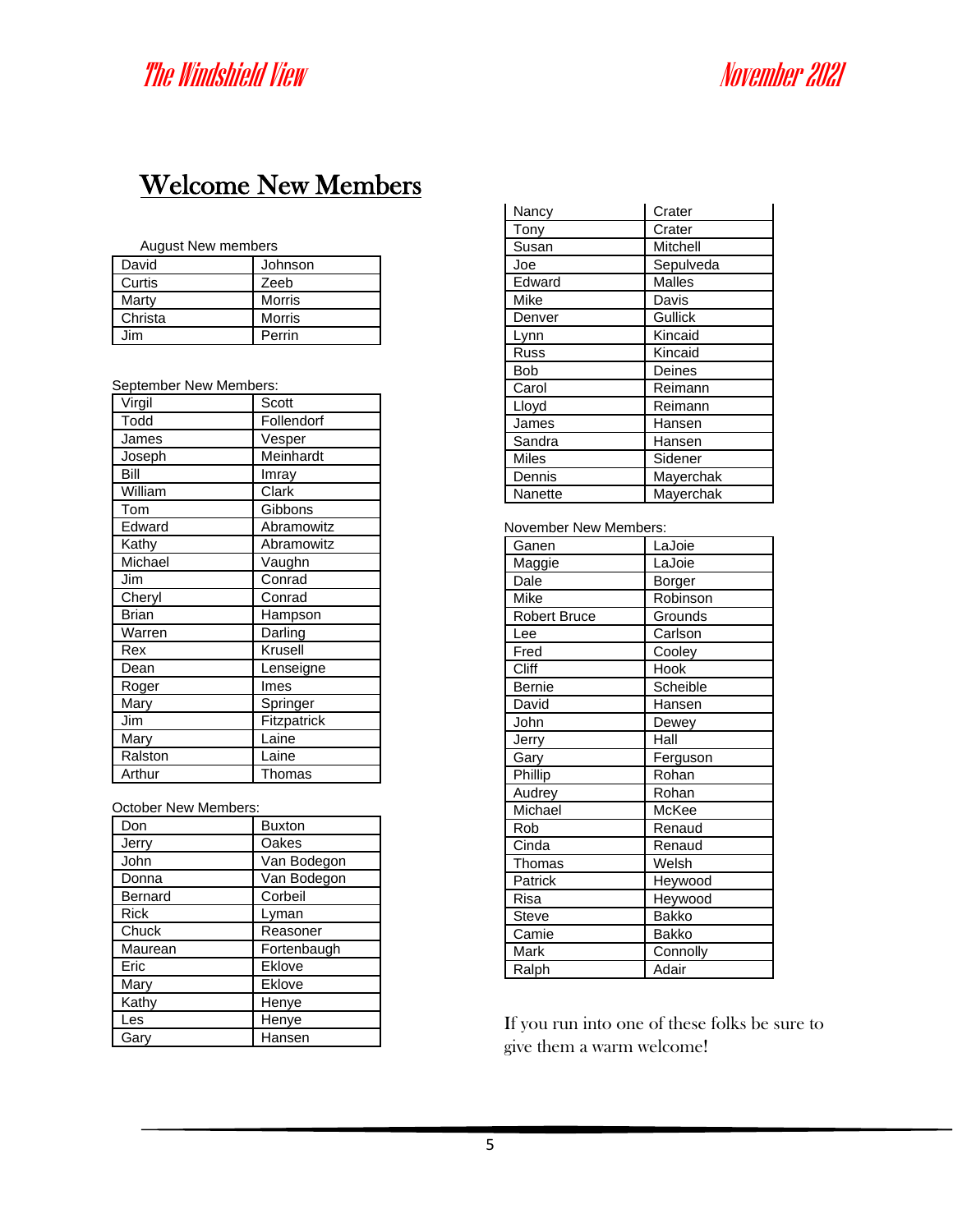### **Events**

### VVSC Recurring Events:

| Sundays    | $99th$ and Thunderbird            | Cruise In        | $10 \text{ am to } 1 \text{ pm}$ |
|------------|-----------------------------------|------------------|----------------------------------|
| Tuesdays   | Mercer's Restaurant               | <b>Breakfast</b> | 7 am                             |
| Wednesdays | McDonalds 99 <sup>th</sup> & Bell | Cruise In        | $4 \text{ pm}$                   |
| Thursdays  | George's-Thunderbird              | <b>Breakfast</b> | 7 am                             |
| Fridays    | $108^{\text{th}}$ & Grand         | Cruise In        | $4:30 \text{ pm}$                |
|            |                                   |                  |                                  |

### VVSC Special Events:

| Tuesday, Nov. 23rd                | <b>General Meeting</b> | Lakeview                | 1 pm                         |
|-----------------------------------|------------------------|-------------------------|------------------------------|
| Saturday, Dec. 4 <sup>th</sup>    | Car Show               | <b>Bell Center</b>      | $2$ to 5 pm                  |
| Friday, January 7                 | Car Show               | <b>Bell Center</b>      | $2 \text{ to } 5 \text{ pm}$ |
| Saturday, January 8 <sup>th</sup> | <b>Annual Party</b>    | Fairway                 | $6 \text{ to } 8 \text{ pm}$ |
| Mid January                       | VVSC open house        | Details forthcoming     |                              |
| Friday, February 4                | Car Show               | <b>Marinette Center</b> | $2 \text{ to } 5 \text{ pm}$ |
| Saturday, March 5 <sup>th</sup>   | <b>Annual Car Show</b> | Sun Bowl                | $9am$ to $?$                 |
| Sunday, March 20 (???)            | Car Show & Cruise In   | Cross Church            | $9am$ to $?$                 |

### Area Car Shows:

| Saturday, October 30                        | <b>ARC Car Show</b>                                         | <b>Sun City West</b> | 11am to 3 pm                     |
|---------------------------------------------|-------------------------------------------------------------|----------------------|----------------------------------|
| Saturday, October 30                        | Ventana Lakes Car Show                                      | <b>Sun City West</b> | 10am to 2 pm                     |
|                                             | *Call Tracy Tauscher 623-566-6001 Events@vitoa.org Sunday   |                      |                                  |
| Sunday, December $5th$ Fire it UP Car Show  |                                                             | Peoria               | 9am to 1 pm                      |
| *Register *www.pffc.org/fireitupregisration |                                                             |                      |                                  |
| Sunday, December $5th$                      | Toys for Tots Car Show                                      | Wickenburg           | 9am to1:30pm                     |
|                                             | Saturday, December 11 <sup>th</sup> VFW Posts 6310 Car Show | Peoria               | $10 \text{ am to } 1 \text{ pm}$ |
| Saturday, February 12                       | <b>ARC</b> Large Car Show                                   | Sun City West        | Early morning                    |
| start                                       |                                                             |                      |                                  |

\*Entry Fee and early morning start

### Check the VVSC website for the latest details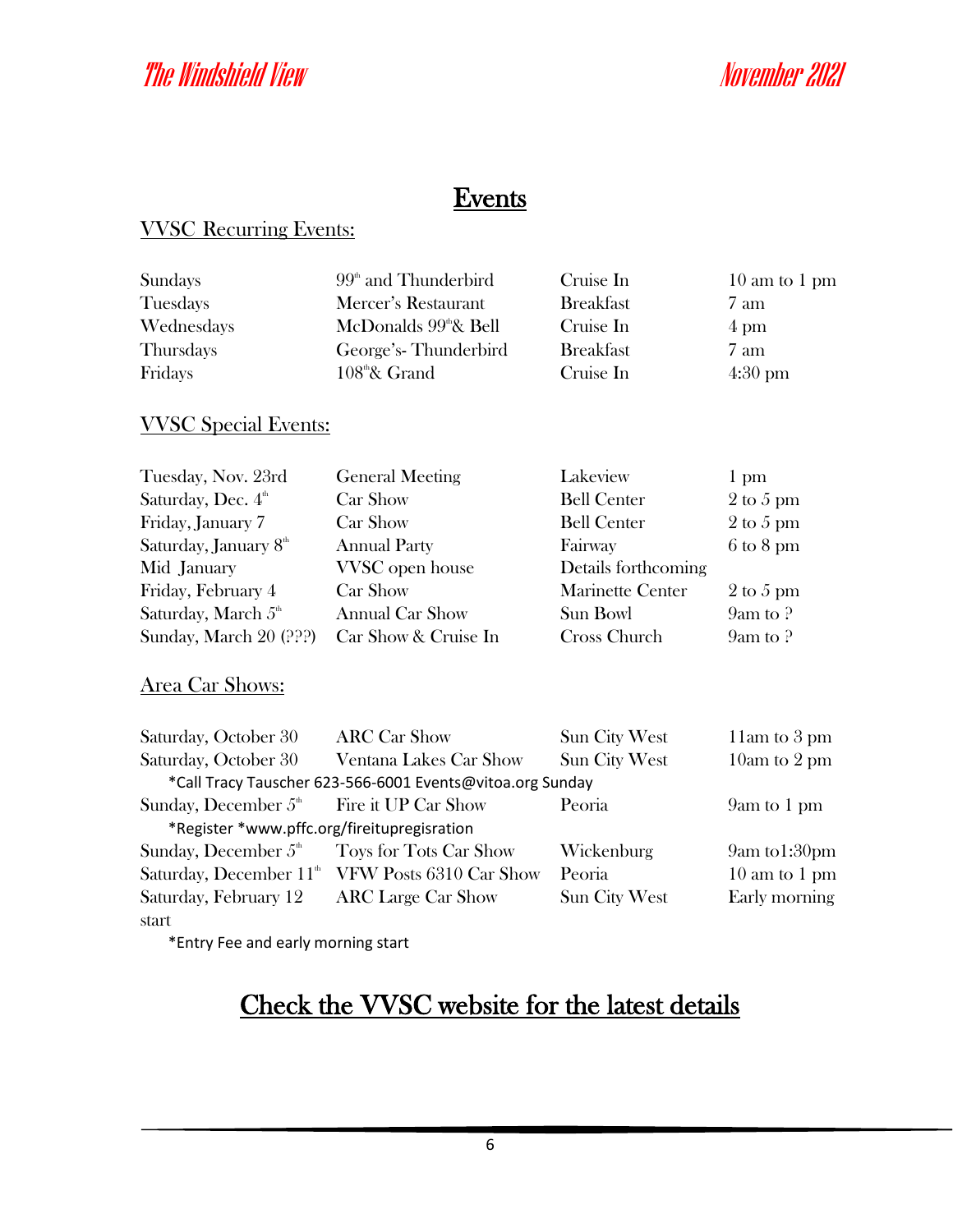### Shop Talk

- ➢ VVSC has over 80 trained monitors to date! Way to go trainers. More are being trained as we speak. The club is always in need of monitors, particularly in the afternoon.
- $\triangleright$  Don Puetz taught a class on how to use the metal lathe, the milling machine and the brake lathe to an audience of about fifteen members. Stay tuned for upcoming training.
- $\triangleright$  The club has an opening for the position of Secretary. This is a great way to get more involved in the club happenings.
- $\triangleright$  Upholstery capability is coming! Kevin Cole is scavenging for a few more parts and once they are secured club members will have the ability to sew their own upholstery.
- ➢ The Sun City Independent reported in their most recent edition that VSSC members lent the use of their cars as props to the Sun City Players for their plays.

### Recipes

Cranberry Bread:

1. Sift together

2 cup flour

1 Cup sugar

- 1 1/2 teaspoon Baking Powder
- 1 teaspoon salt
- ½ teaspoon Baking Soda
- 2. Mix 2 tablespoon cooking oil with 1 beaten egg (Enough Orange Juice to make ¾ cup liquid)
- 3. Add liquid to dry mix and stir briefly
- 4. Add 2 cups whole fresh cranberries  $\& \frac{1}{2}$  cup chopped walnuts
- 5. Bake in greased bread pan @ 350 degrees for 60 minutes

Gobble it up!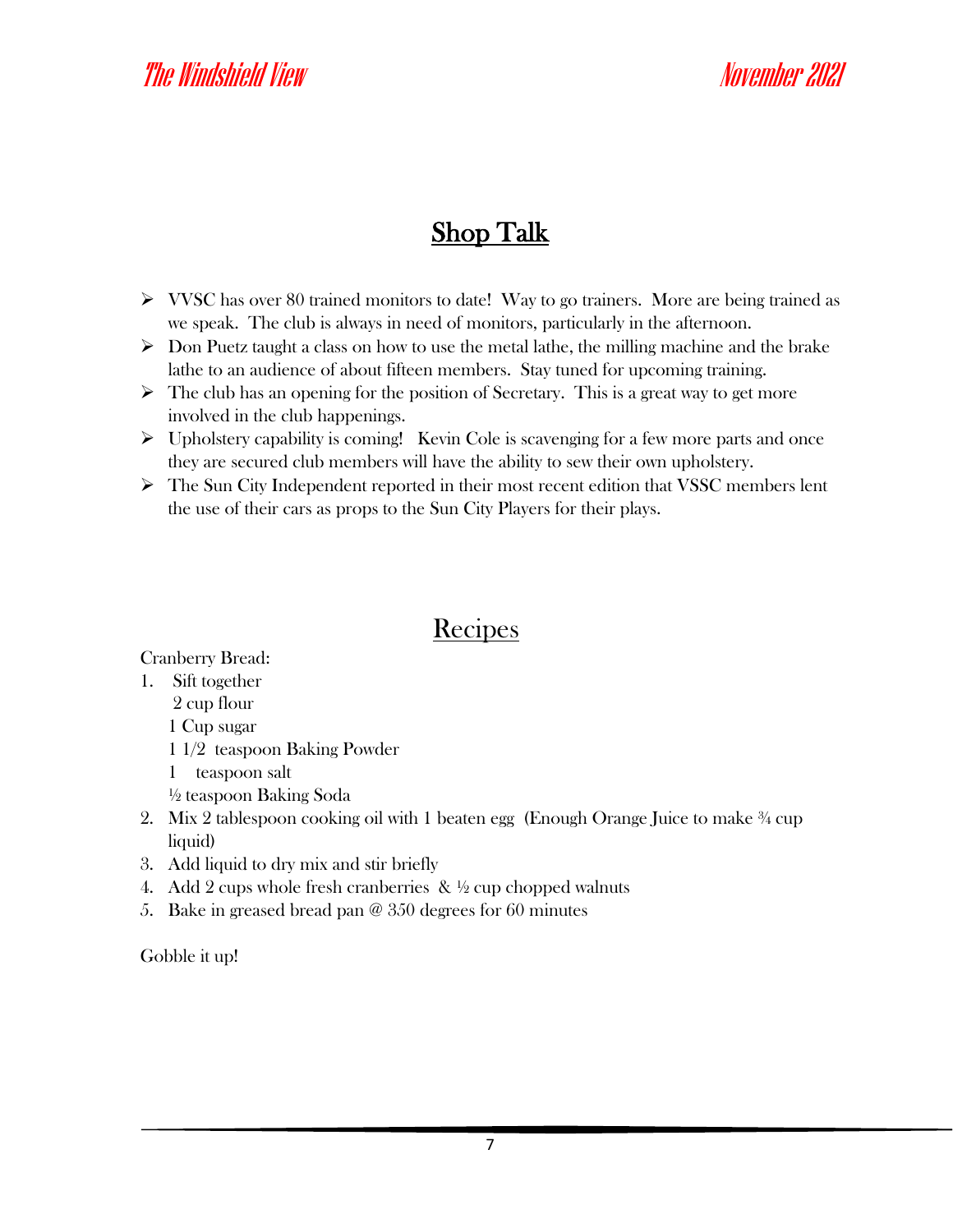### Featured Wheels

1951 Mercury by Gary Osier



Gary and Mary Osier in front of the Merc at the VVSC shop

It was 1990 and I had been searching for a 49 Merc for several years. I was looking through the local want ads and I saw a 1951 Merc for sale for \$2,500. It was in Grand Junction, CO (60 miles away from my home) but we went down there several times a month for shopping so I gave them a call and got the address. We stopped by about a week later and saw this four door 51 Mercury sitting in the weeds next to the house. It had the usual rust in the fenders and rocker panels but the floors and everything else was solid. It had a Grand Junction Motors emblem on the trunk so I figured it had been here all its life. The people said it had been in the family since new so I popped the hood and tried to roll the engine using the fan. To my surprise it rolled no problem. So far so good, I thought. The interior was the old blue and white pillow ticking and it had dark green on the exterior. The speedometer read 60,000 miles, and the engine looked pretty good on the exterior. Mechanically it looked good underneath. It was a flathead with a 3 speed and overdrive. All the chrome was there and the trim, so I kicked the tires a little and offered them \$2,200 for it. They said great and I arranged to be back the next day.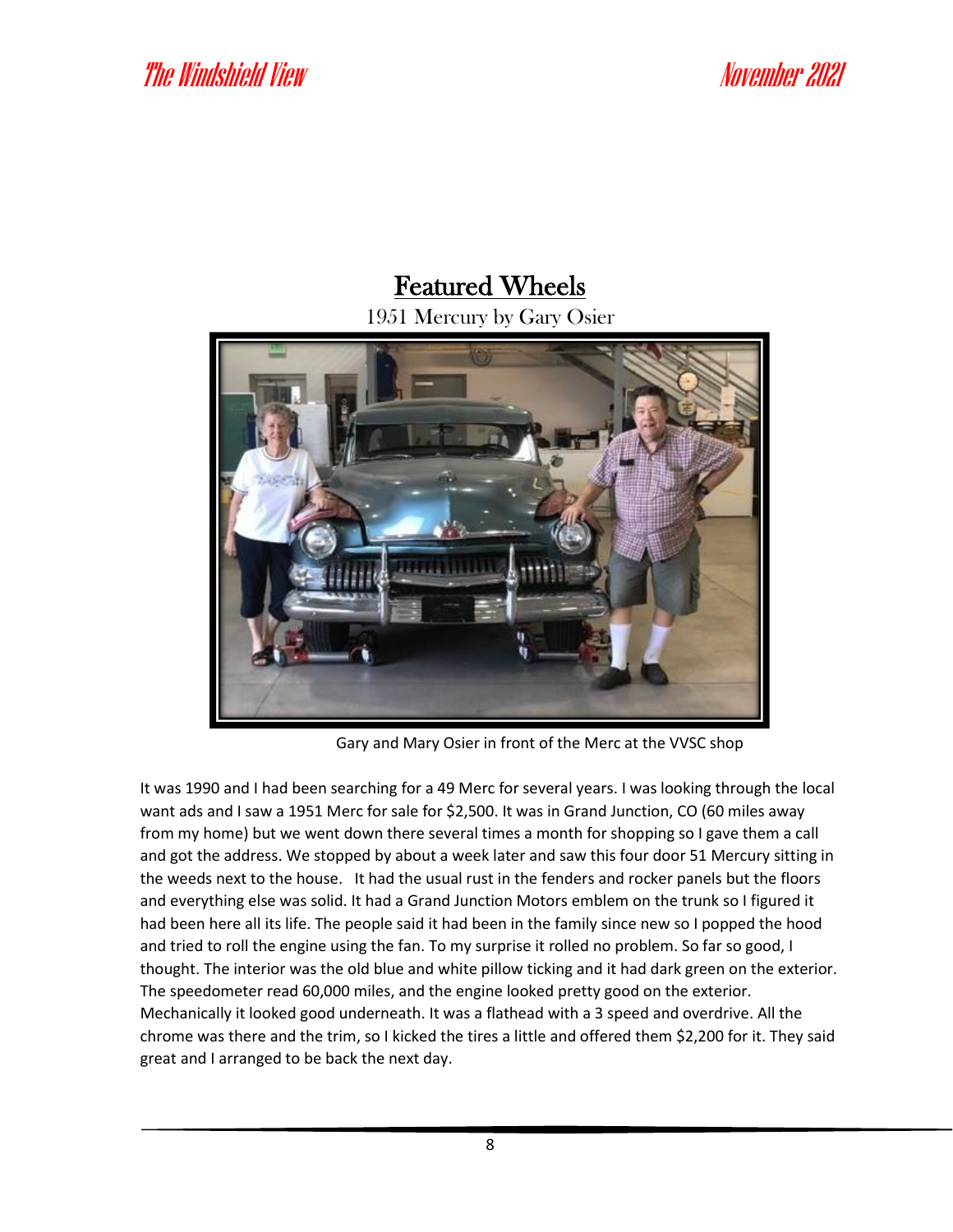I brought a new 6 volt battery and some oil and gas. We poured a little gas down the carb (a side draft Holly 2 barrel), turned it over a few times, and I'll be darned if she didn't start. She was running good enough that I figured l would try to run her all the way home. I had a trailer just in case so I wasn't too worried. To my surprise she ran all the way home. We spent the next month or so checking everything mechanical. We replaced all the gaskets in the flathead. When I had the pan down, I pulled a main and rod bearings and took a look at them. They looked like they had plenty of miles left and the journals were smooth. Below is a picture of me and the Merc then and now:



### The Mercs first cross country run

After a couple of runs and a few repairs we decided to take it on a run to my wife's 25<sup>th</sup> high school reunion in Pittsburgh, Pa. That's about 1600 miles one way. So I threw a tool box and few spare parts (water pump, belts, bulbs, fuses, oil, antifreeze) in the trunk and off we went. The first part (over the Rockies on I-70) went a "little slow" (I did get it into second gear). Once we rolled over the continental divide and headed for Denver it was smooth sailing. We did not even have a hiccup going to the reunion. She got about 20 miles to the gallon and we averaged close to 55 mph. Not bad for a 39 year old car! The fun part was all the way across you could see kids in cars passing us asking their parents: "What was that car?" Every time we stopped we had to tell people what it was and they wanted to look. She was no beauty at the time but she would still attract a crowd.

The reunion was at a country club and they had 3 punk kids parking cars. All 3 of them were falling all over themselves trying to get to park my car. I told them I had not driven it 1600 miles just to have them wreck it in the parking lot. They insisted that they had to park it so I asked them a question. I told them if they could answer it they could park the car. I asked them what 3 on the tree meant. As I expected none of them knew the answer so after I told them I parked the car. I figured if push came to shove I would ask them if they knew what "arm strong steering" was. They were all skinny enough that I doubted they could actually park it. In any case we drove it around Pittsburgh a few days before we headed home. We then visited some friends near Ann Arbor , MI. for a few days. As we left Ann Arbor Mary's mom took the picture below.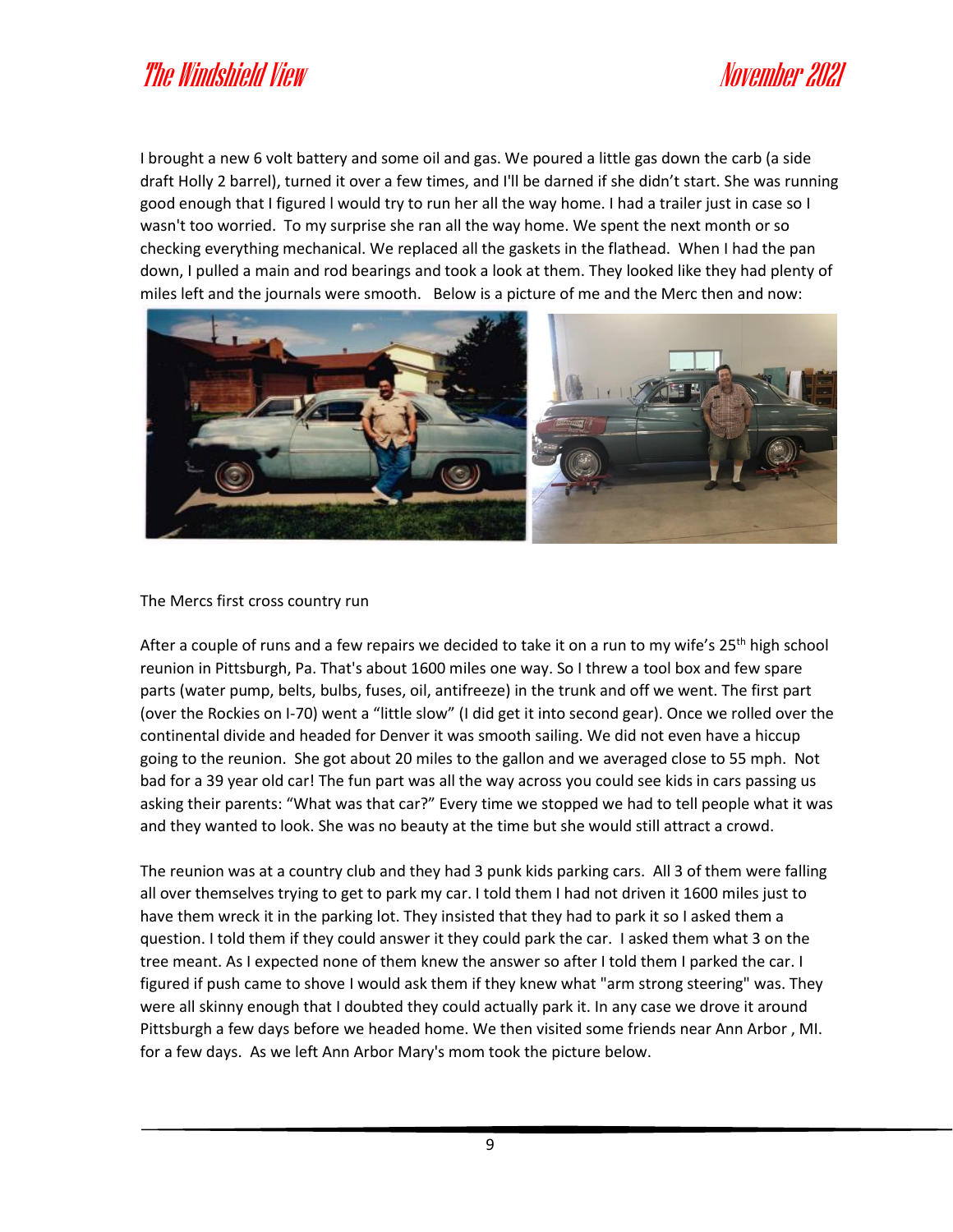

Gary and Mary Osier, Ann Arbor Michigan circa 1990 and today

We got about 2/3 of the way home and the Merc made a heck of a noise so we pulled over to inspect it. No fluids were leaking out and the motor was running fine so we finally determined we had lost the overdrive. So with a 3 speed we continued at a slower rate of speed and she ran great all the way home. When we got home we pulled the tranny down and found the sun gear was gone but nothing was chewed up inside. So I ordered up a new sun gear and put it in with a new clutch, pressure plate and throw out bearing.

The next thing was paint. I did not want it to be the stock dark flat green. I had a good friend that did body and paint work so I went down and started to pour over his paint books. I finally decided on an emerald metallic that was nice but not overpowering. It seemed like it might look pretty good on the car. I then asked my buddy if he would do the body work and paint it. He said no because his bread and butter was insurance work so he could not afford to have my car taking up a stall for 6 months while he worked on it. I knew I wanted him to do the work so I gave it a little thought. I asked him whether I could bring him one piece at a time so he could do it piece meal. When one piece was done I would pick it up and bring him another so it would not take up stall space. He thought about it and agreed to do it for about \$5,500. The deal was that he would make all repairs to the panel, prime it and shoot the final color on the edge so when we got it all back together everything would look good. It took almost a year to get it all done but it ended up great.

Along the way, the Merc has had at least the following work done to it:

- $\checkmark$  Rewire with JC Whitney kit which is still going strong today.
- $\checkmark$  Converted to 12 volt with an alternator
- $\checkmark$  Added electric wipers and washers
- $\checkmark$  Added an overflow on the radiator, and an electric fan
- $\checkmark$  Added genuine accessory turn signal switch and turn signals
- $\checkmark$  Added chrome reverse wheels with baby moons on them
- $\checkmark$  New glass on the side windows by Bell windows (They did a great job)
- $\checkmark$  Custom Fulton visor from Ebay custom painted by local shop which I then painstakingly installed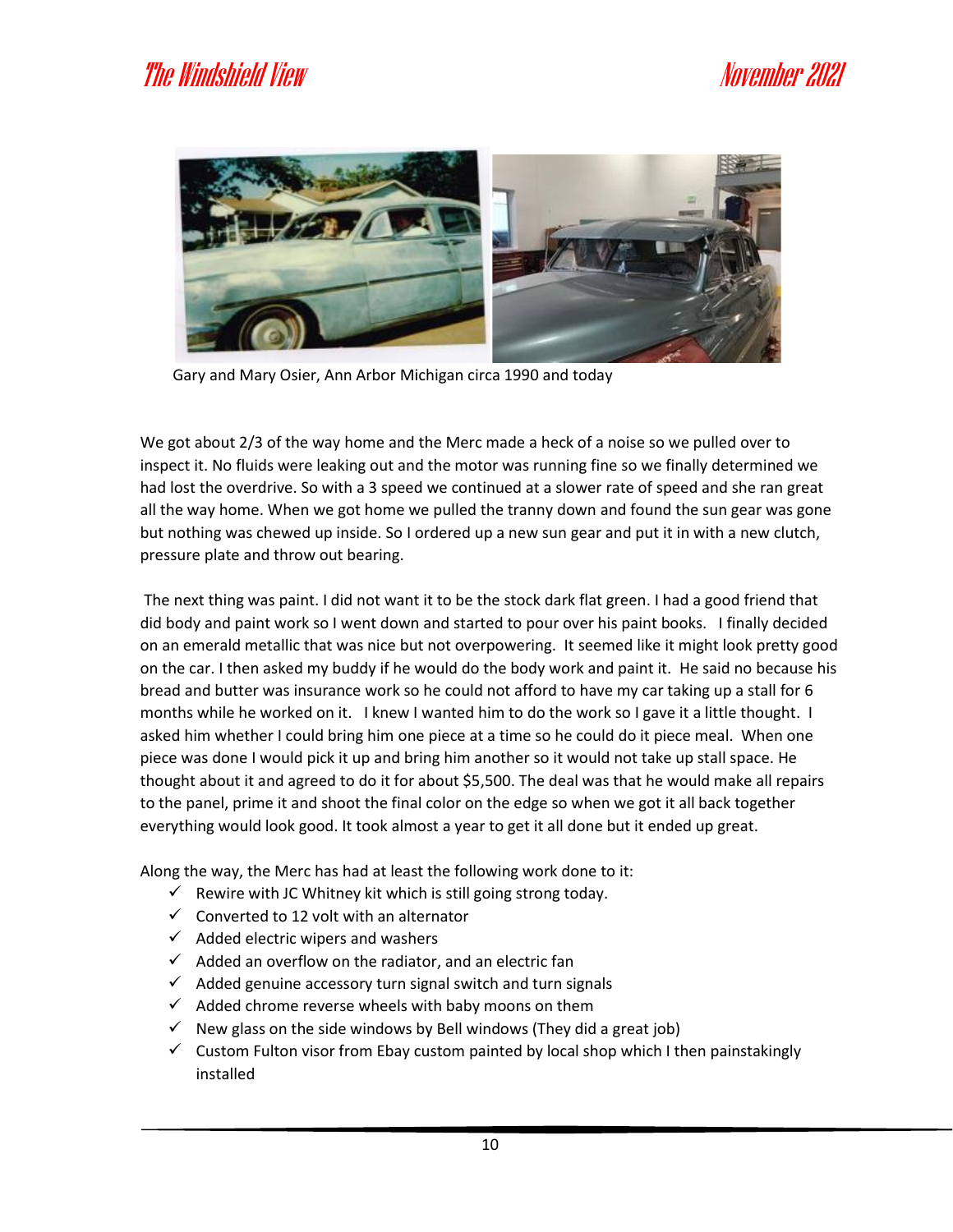The interior needed to be redone (it was originally redone in Colorado in about 1995) so we talked

with Manny at Bell Upholstery. We looked at fabrics and colors and Mary choose them to match the color scheme. (Great job Mary!) The interior is not intended to be stock but it looks original to the average person. We had all the interior metal painted to complement the upholstery by another local guy I met at a car show. He did a great job. The photo on the right shows the interior Mary picked out.



Finding parts…

The thing I've learned about finding parts is you never know where you will find the next thing you need. Mechanical parts are still easy to get for the Merc but body parts are another thing. I was looking for the stainless steel covers for over the front running lights. I happened to be going to Salt Lake City for work, and on my way over in a little town called Wellington, UT. Just as I was coming into town I saw this chopped 51 Merc sitting in a little shop. I figured that since it was a custom they may be willing to part with the stock parts. I couldn't stop that day but I figured I would stop on my way back through in a couple of weeks. On my way back I stopped at the shop but no Merc was there. I asked the guy if I was seeing "things" and he said the car belonged to Bo Huff in East Carbon, UT. He told me how to get there and I rode on down and found the general store that was his shop. It was piled to the ceiling on shelves with parts and sitting in the middle of the floor was a custom 49 Ford convertible. No one was there so I started calling and hunting for someone and found the Merc over in another part of the building with several other cars. I waited around for about an hour and finally a white bearded guy comes in and says he is Bo Huff and can he help me. I told him what I was looking for and we talked about Merc for a while. He then he said he thought he had a pair around somewhere. We spent the next 45 minutes searching the shelves and we found 1. He said I know I have another one here somewhere so if I've got the time we would look again. We started around again and in about 15 minutes found the match to the other one. They looked great to me and with a little polishing would work fine. I asked him what he wanted for them and he said give him \$20. I was thrilled and glad to meet a kindred soul that I would hopefully stop and see again. In the mean time I found out he was quite the custom car guy and like most car guys a really nice guy to boot. He has since passed on but I will never forget him!! His son has taken over and I may need to stop there some time to see if he has some parts I need.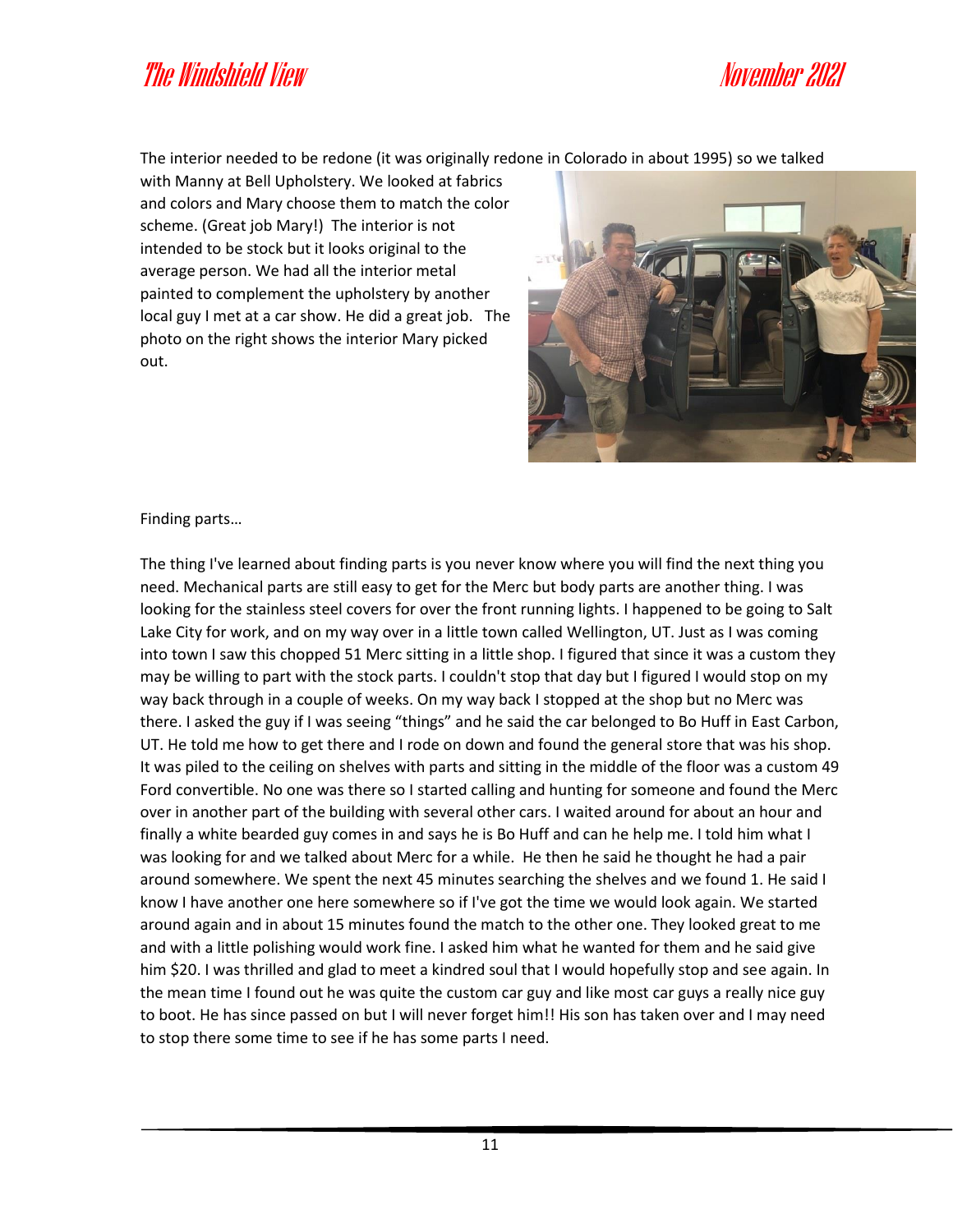When I went looking for the washer nozzles I figured if I could make them if I could see a picture of them. I could not find a single picture readily so I put a post on a Ford forum to see if anybody out there had a set they could send me a picture of. A day or so later I got an email from a guy in Florida which said he would give me a set if I would send him postage. I did not hesitate to send the postage they came in the mail and looked great. They have been on the car ever since.

### "Final" Touches

I chuckle to myself when I talk about final touches for I know I will always be looking one part or another even when I am not "looking". I recently acquired a new to me restored Mercury trunk lock emblem. I am also looking for the right side grill extension. Mine is in pretty good shape but is scratched and cracked so I'm looking to upgrade. The left side one had a big hole in it but I managed to find one (NOS) at an old Ford parts store in Denver.

Currently I am rebuilding the flathead and putting a/c in the Merc. If you have been to the new shop in the last few months you have seen my Merc sitting there minus the engine. The engine room has some but not all of my engine parts in it. I just got the block back from Ed Smith down at Five Star Engine Exchange in Glendale. I've spent a lot of time with him and I can tell you he is the flathead expert. He has a wealth of knowledge and he has been generous enough to share it with me. He is willing to answer any and all questions I have. When it's finished he said to bring it down and we will run it on a stand to make sure it's right before it goes back in the car. Ed is a wealth of knowledge, not only on flatheads but about everything else as well. I brought him up to the shop and gave him the 50 cent tour. He was impressed.

I will be putting the engine back together in the shop over the next several months. Please stop by and see the progress or just to chat about cars!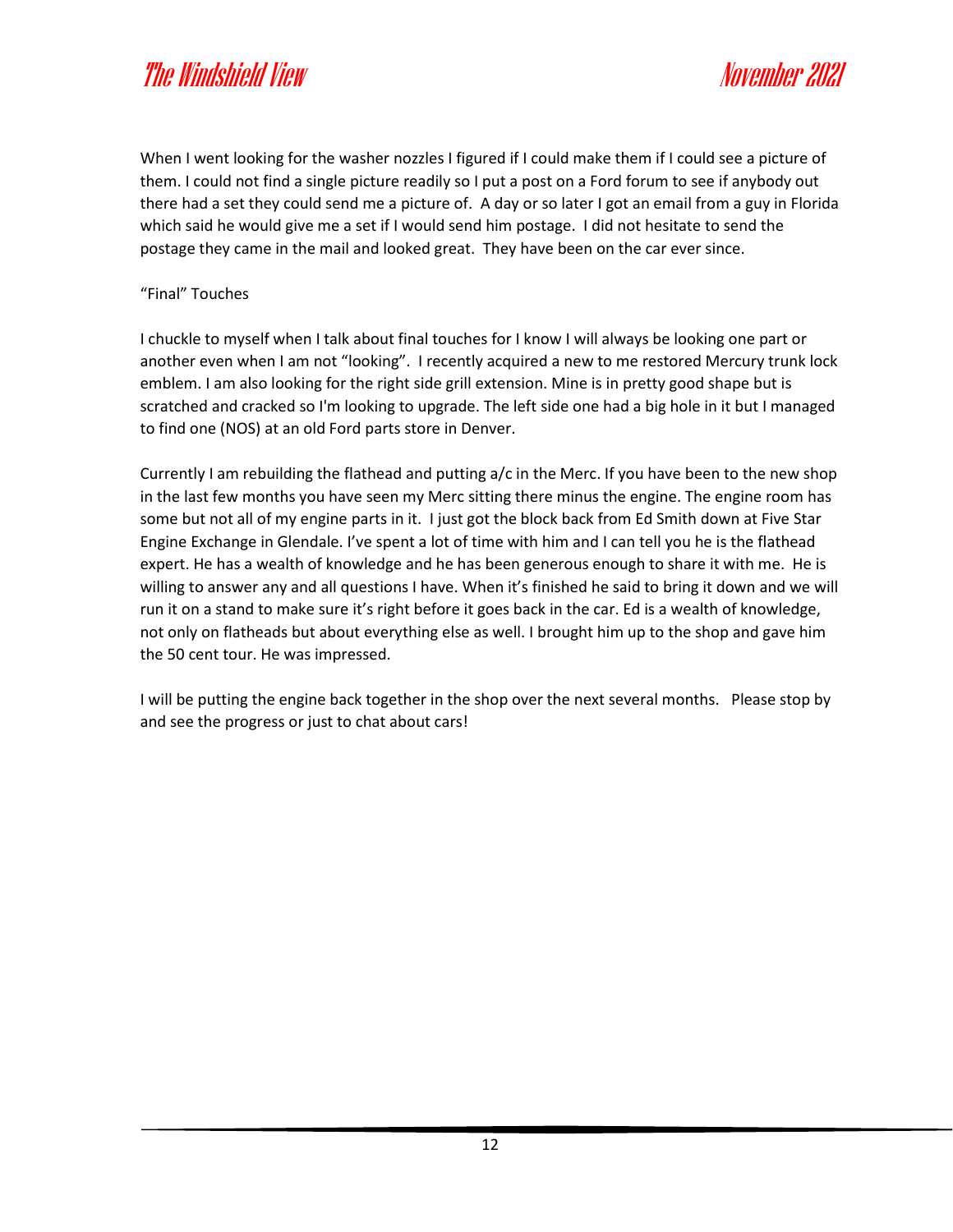# Special Feature - "Can" you do this?<sup>1</sup>



After Albert Torney died in 1998 at age 86 his large collection of model cars made from aluminum cans was discovered. He used to go to all the public functions...especially the picture theaters. And he always carried a sugar bag to collect empty bottles and cans. Everyone thought he was a bit eccentric and kids would tease and hassle him. Then it was discovered that he sold the empty bottles but only some of the cans.

<sup>&</sup>lt;sup>1</sup> Thanks Gary Osier for sending this in!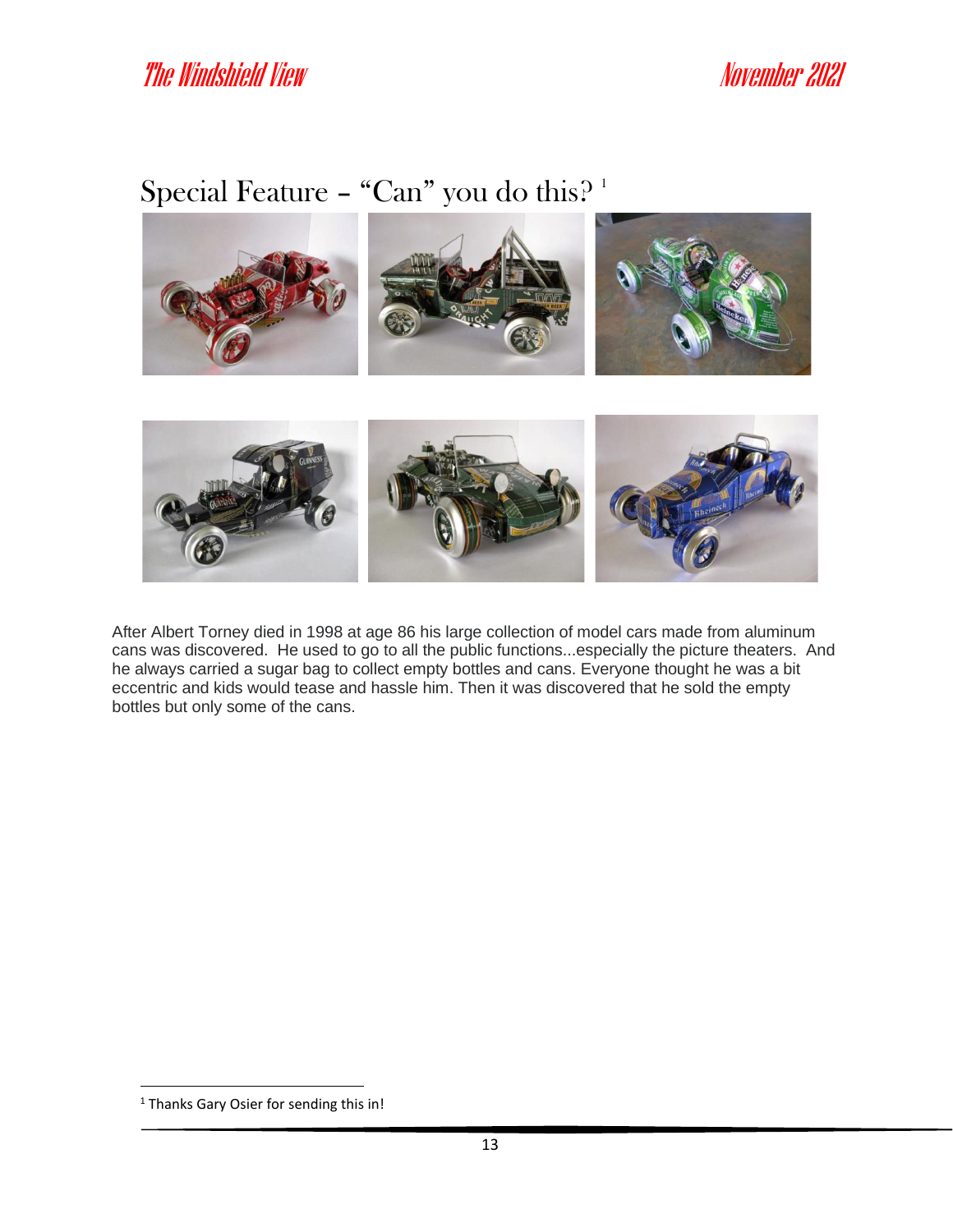## **Trivial Pursuit**<sup>2</sup>

(A column dedicated to those who love trivia and cars. Answers on last page)

What date was the first Ford Motor Company founded on?

- 1. June 16, 1903
- 2. December 22, 1900
- 3. March 23, 1865
- 4. January 1, 1920

How did Henry Ford escape the stress of life?

- 1. Swimming in Lake Michigan
- 2. Bicycling around Detroit Michigan
- 3. Camping in the great outdoors
- 4. Flying airplanes

What was Ford's motto concerning waste in production?

- 1. "Reduce, reuse, and recycle."
- 2. "Return, repair and sell again."
- 3. "Use used parts to build new cars"
- 4. "Use new parts to build used cars"

What did Ford decide to do with the mountain of sawdust his factories produced?

- 1. Sell it as kitty litter
- 2. Make charcoal briquettes with it
- 3. Glue it together and use it to make wheels
- 4. None of the above

What did Henry Ford require his parts suppliers to do?

- 1. Ship their products in wooden crates of specified sizes and of precise dimensions so he could use the wood to make running boards with.
- 2. Only sell auto parts to Ford
- 3. Own cats so they could buy saw dust for kitty litter.
- 4. Buy charcoal grills to grill with.

<sup>&</sup>lt;sup>2</sup> Thanks to Michael Blanchurt for sending in an article about Ford history that formed the basis of these questions.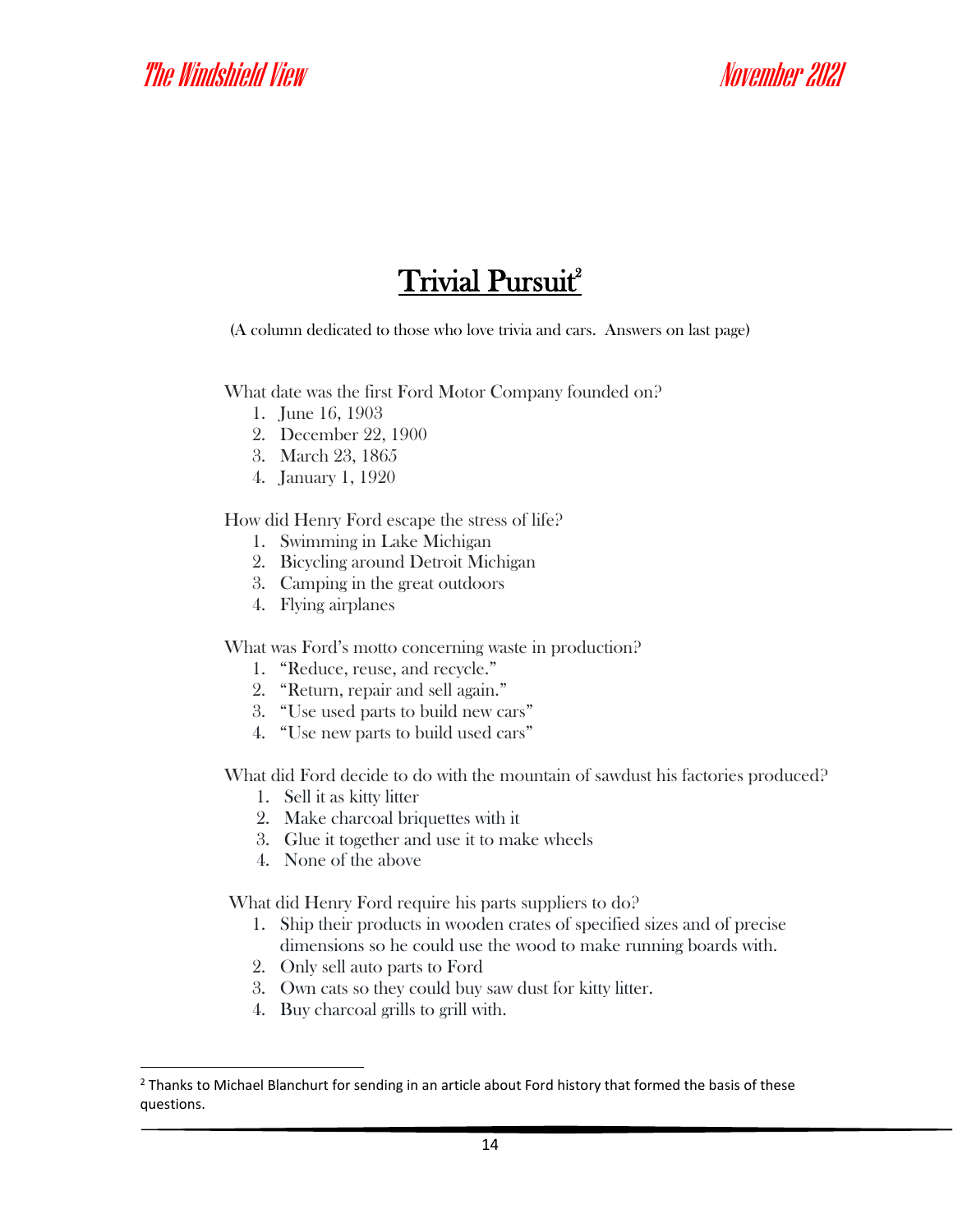(Answers 1, 3, 1, 2, 1)

# VVSC Officers

| <b>Title</b>                                         | <b>Name</b>              | <b>Phone</b>          | <b>E-Mail</b>            |
|------------------------------------------------------|--------------------------|-----------------------|--------------------------|
| <b>President</b>                                     | Les<br>Litzenberger      | $509 - 430 -$<br>1625 | chiefles53@yahoo.com     |
| <b>First Vice</b><br><b>President</b>                | Ed Gordon                | 720-447-<br>4045      | jrwaldo59@yahoo.com      |
| <b>Second Vice</b><br><b>President</b>               | <b>Troy Janicki</b>      | 480-277-<br>6910      | troyjanicki@gmail.com    |
| <b>Treasurer</b>                                     | Deborah<br><b>Benson</b> | 720-338-<br>5407      | Dnewton8787@icloud.com   |
| <b>Recording</b><br><b>Secretary</b>                 | Lynn<br>Cummings         | 231-633-<br>2872      | Lynn.is59@yahoo.com      |
| <b>Facilities/Shop</b><br><b>Director</b>            | Stephen Fehn             | 602-399-<br>9238      | sfordman1428@outlook.com |
| <b>Membership</b><br><b>Director</b>                 | Alan Lund                | 248-496-<br>9844      | alund@corebms.com        |
| <b>Events Director</b>                               | Connie<br>Sherman        | 509-546-<br>7131      | golfwithlynn@yahoo.com   |
| <b>Car Show</b><br><b>Director</b>                   | Tom Wilber               | 217-899-<br>6250      | Tom31chevy@gmail.com     |
| <b>Public</b><br><b>Relations</b><br><b>Director</b> | Joe Warfel               | 610-324-<br>6809      | Warfel.joseph@yahoo.com  |
| <b>Procedures</b><br><b>Director</b>                 | <b>Glen Mester</b>       | $217 - 415 -$<br>9326 | glen@mesterfamiy.com     |
| Website<br><b>Monitor</b>                            | Ron Whitney              | 623-875-<br>7413      | ronald.whitney@gmail.com |